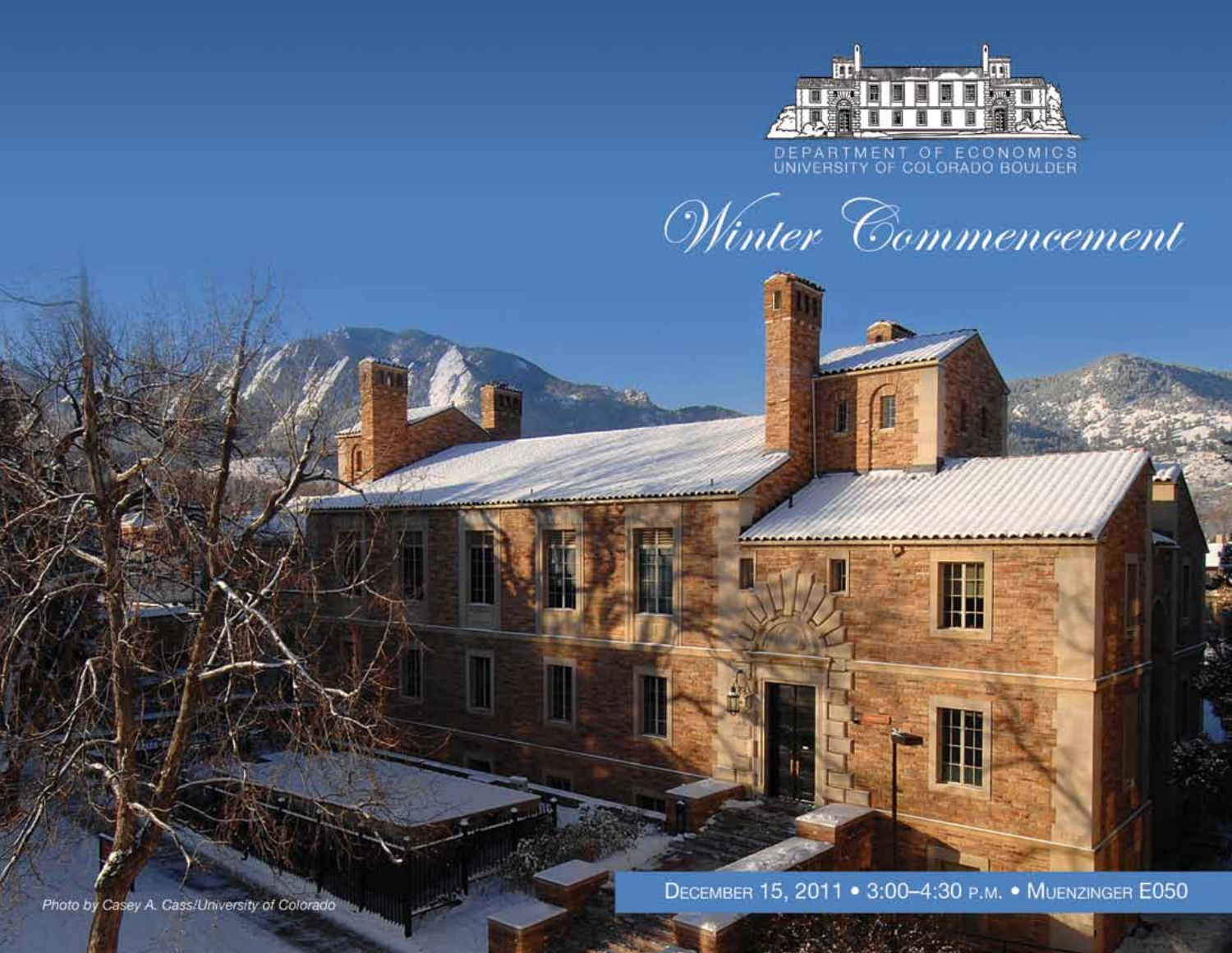

# UNIVERSITY OF COLORADO BOULDER DEPARTMENT OF ECONOMICS

# WINTER COMMENCEMENT PROGRAM

**Welcome & Introduction** Nicholas E. Flores *Professor and Department Chair*

**Commencement Address** Jennifer Barringer Simpson *BA '09*

**PhD Hooding & Master of Arts Graduates** Nicholas E. Flores *Professor and Department Chair*

**Undergraduate Honors** Martin Boileau *Associate Professor, Associate Chair of Undergraduate Program and Honors Council Representative*

**Bachelor of Arts Graduates** Martin Boileau *Associate Professor and Associate Chair of Undergraduate Program*

> Francisca Antman *Assistant Professor* Billy Mertens *Instructor*

#### DOCTOR OF PHILOSOPHY

Erin Kathleen Fletcher "Essays on Relationships and Outcomes"

# MASTER OF ARTS

Tori Elizabeth Hartmann Gisella Anne Kagy Priti Kalsi Jongheuk Kim Matthew Mullin Van Wyhe

# BACHELOR OF ARTS

Rami A. Al Zamel Arijana Alagic Shamlan Albahar *with distinction* John M. Allman, III Wesley M. Ballentine Blake A. Behrens William B. Belliveau Soley M. Bogadottir Hunter F. Boone Ryan C. Brauchler *with distinction summa cum laude* William W. Braun Sarah J. Brennan John Z. Burns Julianna E. Burrill Taylor M. Cain Marianna C. Caporuscio James W. Carey James A. Cathcart Sydney S. Chae Tanya Chaisitti Patrick C. Clark Poe D. Corn Sean P. Daley Ryan W. Dresen Benjamin M. Elzea Galen M. Faris Patrick C. Farris Michael H. Ferguson Anna G. Fitzer Andrew J. Forman Ian M. Fowler Cole S. Frederick

Siyu Gao Liberato Garcia, Jr. Amir Gazibara Bruce H. Goldrosen Nicholas T. Gray Ellen T. Gregory Alexis V. Haggerty Devin M. Hallock Scott M. Hausmann Adison M. Hebert Michael P. Holmlund Thomas K. Holum Jessica Hsu Zach J. Husted Quy H. Huynh Alexandra M. Jennings Ian P. Kennedy Alex H. Kimata Madeline E. Koutnik Andrew H. Leitch Jorge L. De Leon Jeffrey S. Libby Lance J. Light Nicholas J. Lombardi Julien A. Lounis Jacqueline M. Mains Thomas E. Mapes Irina R. Marinova Daniel J. Mayer Joshua A. McAdoo Katherine B. Mosele Jonathan J. Moyes William R. Nemirow Kathryn A. Nichols Kevin D. O'Connor

Alexander T. Oesterle Robert J. Oseth Cooper S. Palmer Tyler B. Pearce Eric A. Popien John S. Posada Matthew R. Prater Ryan P. Quakenbush Austin W. Rempel Vincent C. Santiago Giancarlo Sbarbaro Bradley A. Schultz Scott W. Seale Tara D. Selch Anarodh Shrestha Adam M. Smith Dylan J. Smith Rafael E. Sosa Jarod E. Stewart Ryan L. Stock Joseph H. Stroup Matthew J. Taucher Jonathan C. Tuttle Garry M. Tyacke Catalina D. Valenzuela Barros Christopher P. Valerio Vincent J. Venturella Boston M. Weir Brian M. Weldon David D. Whitehill Daric M. A. Wilhite Alexander J. Wittmann Adam M. Wogan Zhaoheng Wu *with distinction* Brendan L. Yanick